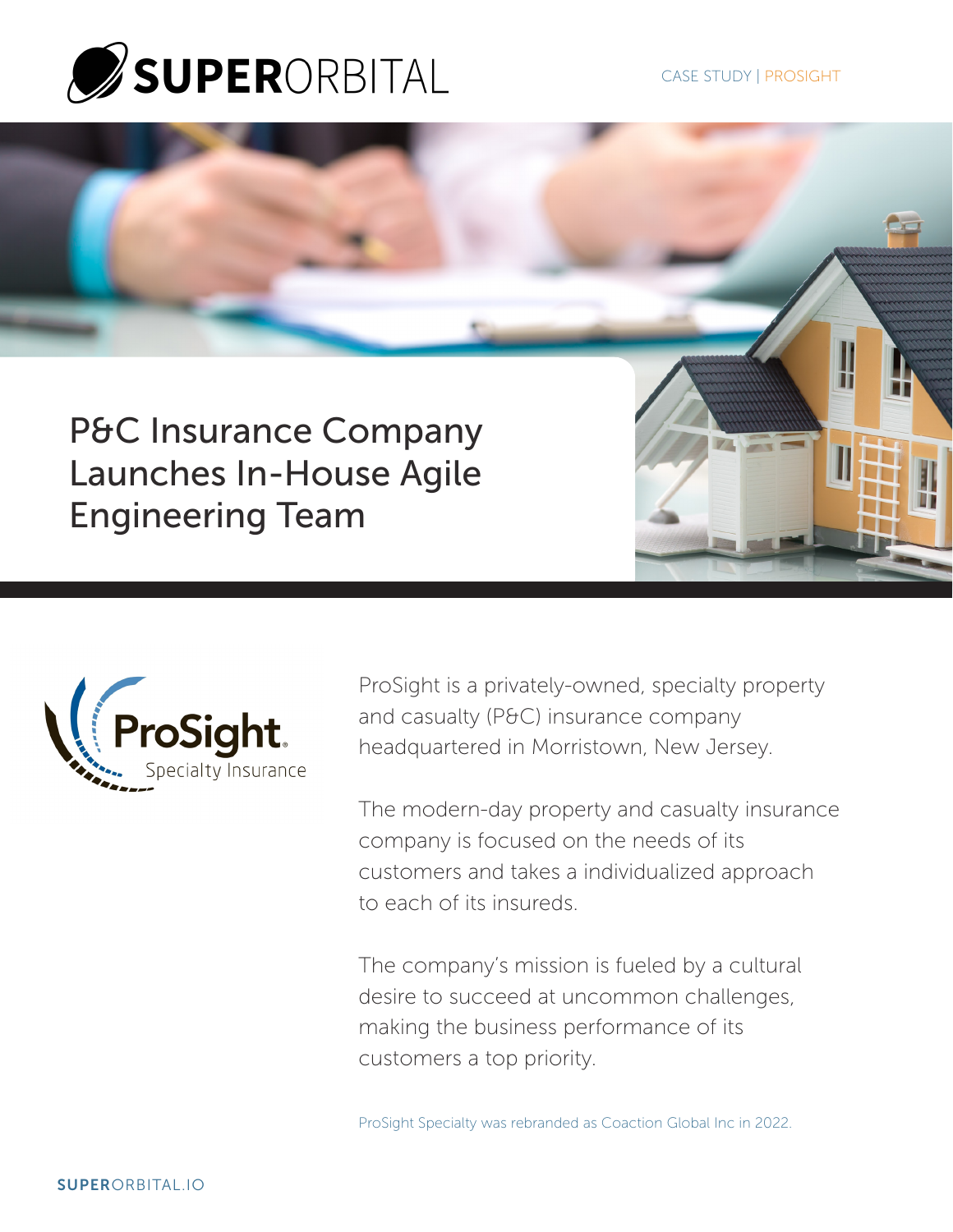The time was right for ProSight to bring our products in-house, but my team needed direction on how to hire and run an agile engineering team. SuperOrbital was just what we needed. — Darryl Siry, President

### **CHALLENGES**

- Fast-growing company
- Reducing time-tomarket for digital products
- Hiring and running an agile engineering team
- How to iterate quickly and respond to customer needs without sacrificing quality

#### BRINGING AGILE IN-HOUSE

ProSight is a mid-sized insurance company (\$900M in revenue) that's gaining major traction against the large established competition in the Property and Casualty (P&C) insurance industry. ProSight was featured on the 2014 Inc. 5000 list of the fastest-growing private American companies. The insurer attributes this growth to its relentless focus on delivering exceptional customer value, including digital experiences.

In the past, ProSight focused on time-to-market for its digital products, making use of outside vendors for software engineering and delivery. In 2017, ProSight began the process of building industry-leading, internal teams for design, UX, and engineering. The company turned to SuperOrbital to help establish and optimize agile development and product management processes for the new team.

"The time was right for ProSight to bring our products in-house, but my team needed direction on how to hire and run an agile engineering team. SuperOrbital was just what we needed," said Darryl Siry, President.



DARRYL SIRY President

# BEST PRACTICES PROVE INVALUABLE

Each organization is unique with is own needs and constraints. To understand how the agile process can work in a company, it's critical to spend time understanding each part of the value chain. SuperOrbital's workshop began with a series of cup-ofcoffee conversations with both leaders and people on the ground in every part of the organization, from Product to Engineering, UX to Operations, and QA to Security.

One of the key insights gained from these conversations was that insurance is a highly regulated industry with strict oversight. Each new product is required to be filed in all fifty states—a process that can take months. This is compounded by governmentmandated software updates with strict timelines. This is a big challenge, but SuperOrbital provided insights derived from its vast experience applying agile practices to shipping shrink-wrapped software in a very similar environment.

#### FAST ITERATION WHILE ENSURING QUALITY

After speaking with the various teams, it was clear what ProSight needed most was expertise in building and running an agile engineering organization—one that could quickly iterate to deliver customer value in the face of strict governmental oversight. SuperOrbital worked closely with the P&C company's product and engineering teams